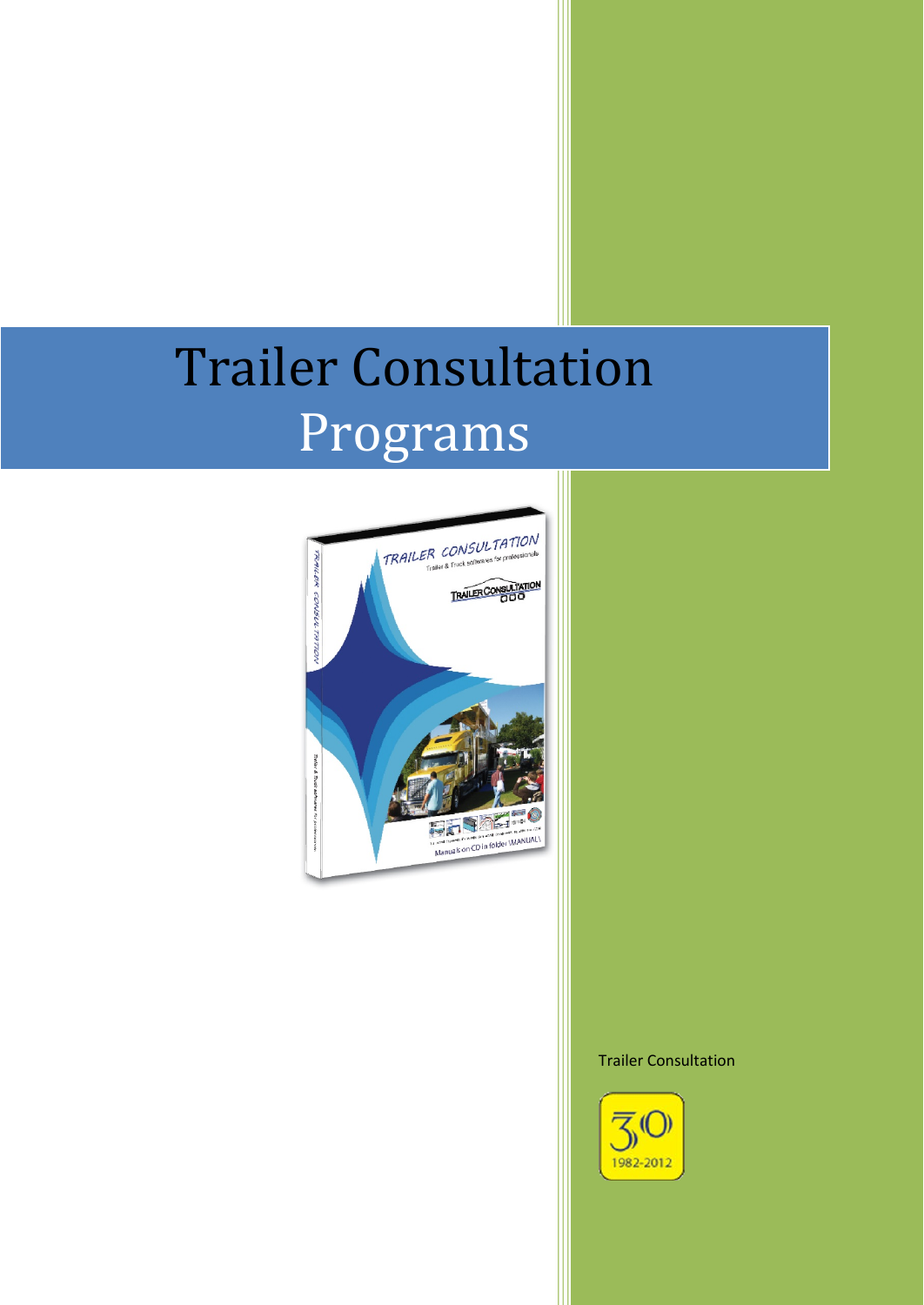

## **Softwares for Commercial Vehicle Technical Calculations**



|                | <b>TrailerWIN</b>   | <b>Truck and trailer constructions : weight distribution</b><br>(axle loads), body building, mounting equipment (crane, rear<br>lift, hook lift, truck mounted forklift, demountable, etc.) and<br>turning calculation |
|----------------|---------------------|------------------------------------------------------------------------------------------------------------------------------------------------------------------------------------------------------------------------|
|                | <b>CraneWIN</b>     | <b>Crane stability calculation for a crane mounted</b><br>on truck                                                                                                                                                     |
|                | <b>FrameWIN</b>     | Subframe calculation for mounting a crane                                                                                                                                                                              |
|                | <b>CornerWIN</b>    | <b>Turning calculations</b>                                                                                                                                                                                            |
| $H_2H_1H_2H_3$ | <b>BusWIN</b>       | <b>Turning calculations for bus</b>                                                                                                                                                                                    |
|                | <b>BrakeWIN</b>     | <b>Brake calculations for trailer brakes</b>                                                                                                                                                                           |
|                | <b>DrivelineWIN</b> | Drive speeds and pulling force on tyres on all<br>gears                                                                                                                                                                |

#### **System requirements for TrailerWIN:**

- PC Pentium computer,
- Memory at least 64 Mb
- Free space on hard disc 1800 Mb , when installing all truck- and equipment files
- Windows 95, 98, NT4, W2000 , XP, Vista, Windows 7, Windows 8 & 8.1 (32/64 bit), Windows 10 operating system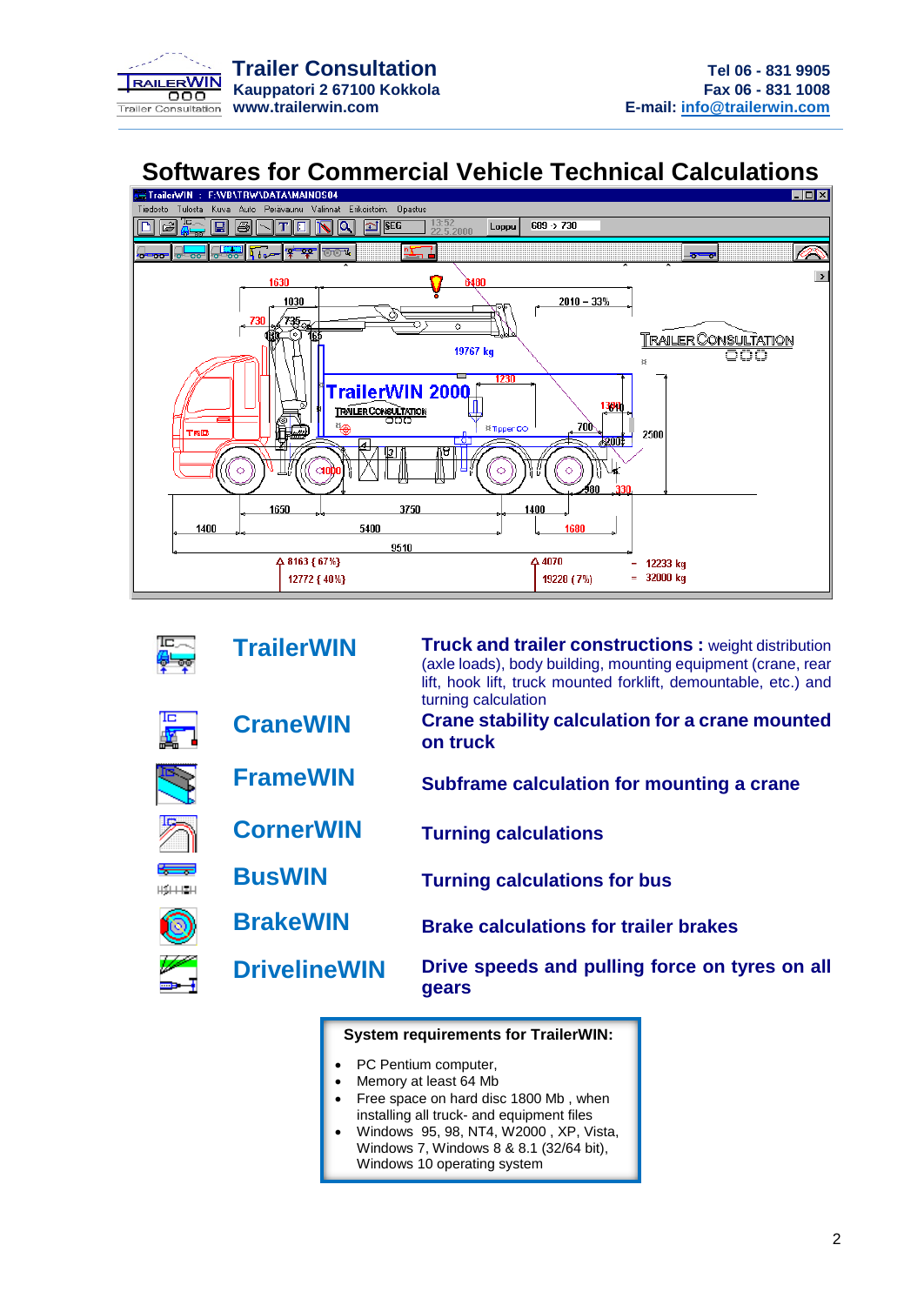

Έ

### **TrailerWIN Software for commercial vehicle construction**



**TrailerWIN** does the truck body calculations in accordance with weight distribution, total vehicle length, load weight point etc.

TrailerWIN covers data on most models by a wide range of truck manufacturers and data can also be given or changed by the user if needed.

Truck and trailer may have various equipment such as a crane, a tipping gear, a rear lifter, a hook lift, forklift truck, a refrigerator and a lengthened cab etc. TrailerWIN also contains weight and space requirements of the most common truck equipment.

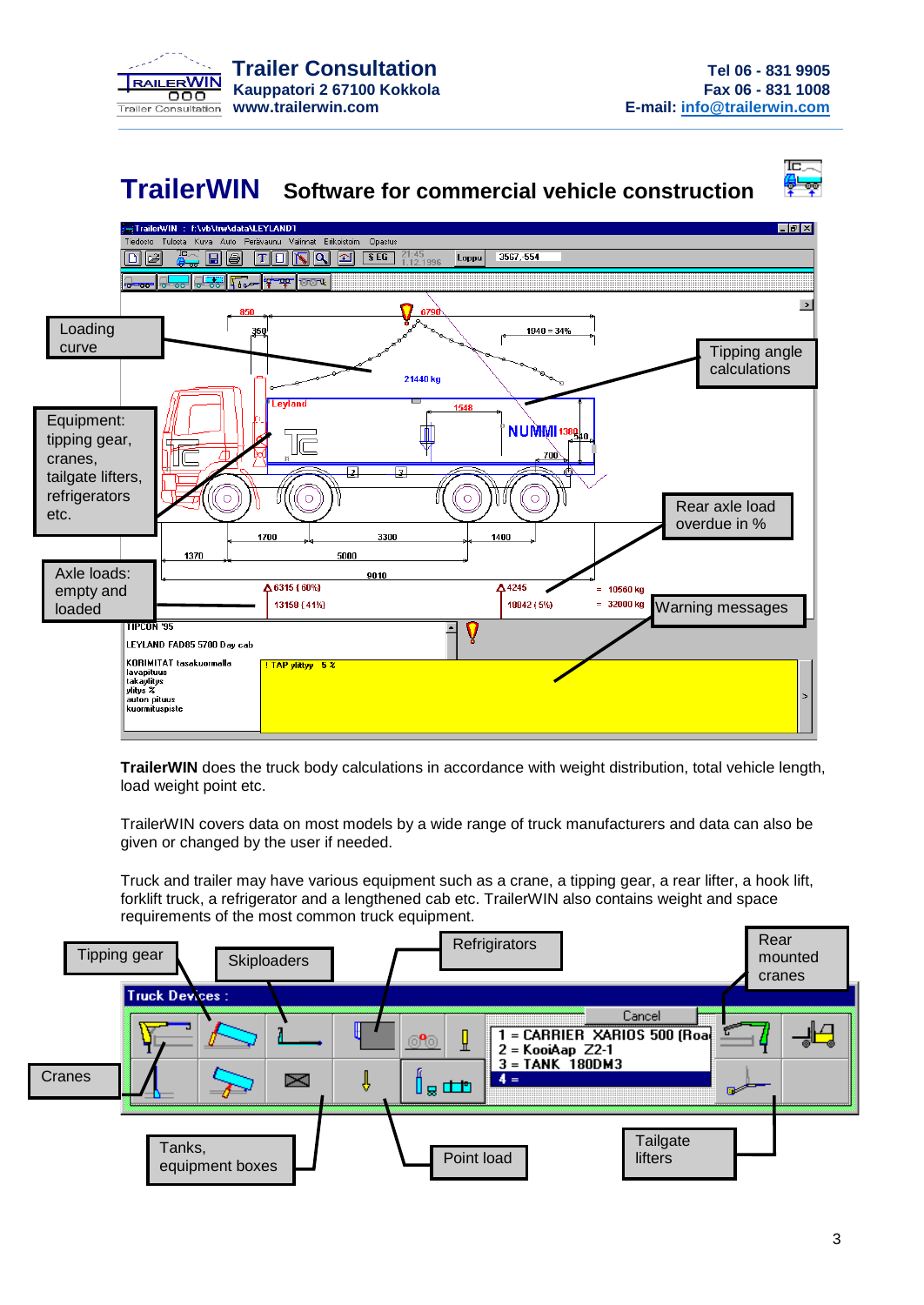



The **TrailerWIN** program identifies the following truck types: 2-5 axle trucks, 2-6 axle trailers, 1-4 axle semitrailers and 1-3 axle center-axle trailers as well as road trains with two trailers.

TrailerWIN allows you to select any truck and trailer combination. TrailerWIN will automatically optimize the dimensions of the trailer. Should these dimensions be

found inadequate, they can be modified to suit the requirements.

TrailerWIN carries out regulation check-ups of dimensions, weight distribution, overhangs, corner clearance and turning calculations of the truck and trailer combination.

The presentation of the truck cab and equipment are created as a real-life picture. You can also check measurements and measure distances with your mouse. It is also possible to add on textboxes to the picture. These can contain e.g. the customer's name or other data. The user has the possibility to draw simple shapes directly to the picture.

The calculation can be saved as a file and be brought up for later modification.

The picture of the truck or combination can be moved to other Windows programs by using clipboard. The picture can also be saved as a BMP-file or a DXF-file for later use in i.e. AutoCAD.

The program allows the use of own DXFdrawings from i.e. AutoCAD for truck body pictures.

#### **The TrailerWIN software is easy to use.**

**The user does not have to be a computer wizard to master the program, he should however be familiar with the concept of building trucks.**

| Painotaulukko                   |       |       |       |            |                    |
|---------------------------------|-------|-------|-------|------------|--------------------|
|                                 | Mitta | Ea    | Ta    | vhteensi   |                    |
| + Alustan paino                 |       | 5090  | 3580  | 8670       |                    |
| + henkilöiden lukumäärä<br>2    | 0     | 176   | -26   | 150        |                    |
| + kuormatilan omapaino  80 kg/m | 4152  | 172   | 368   | <b>540</b> |                    |
| 11 NUMMI EWC 137-152/70         | 695   | 578   | -18   | <b>560</b> |                    |
| l 2 Tank                        | 2900  | 173   | 127   | <b>300</b> |                    |
| l3 Tank 2                       | 3910  | 125   | 215   | <b>340</b> | Weight calculation |
| l= Painot tyhjänä               |       | 6315  | 4245  | 10560      | in table           |
| + kantavuus                     | 4152  | 6843  | 14597 | 21440      |                    |
| = Painot kuormattu  :           |       | 13158 | 18842 | 32000      |                    |
| i:: AUTOLLE SALLITUT PAINOT     |       | 14000 | 18000 | 320001     |                    |



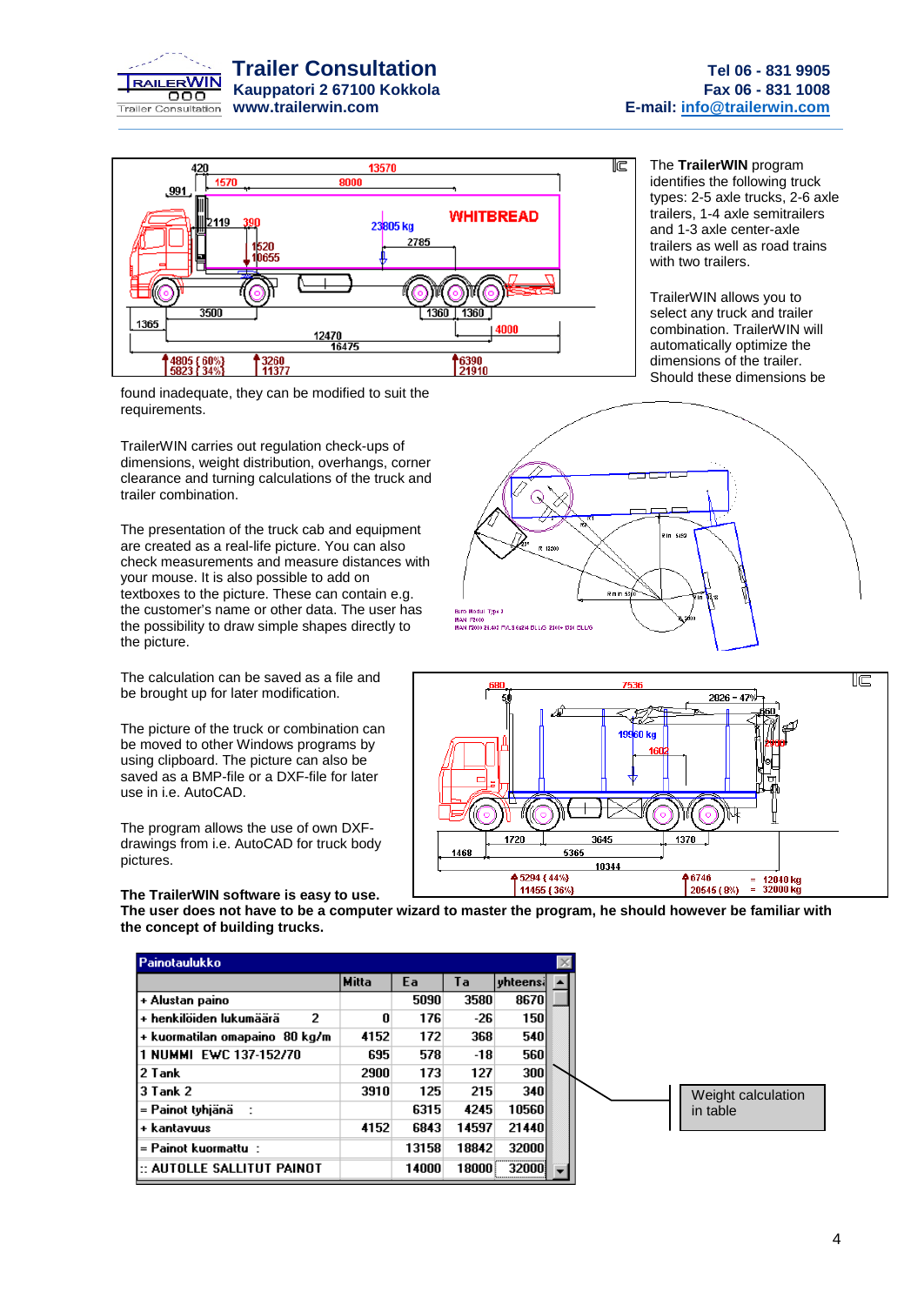

#### **Examples of loading / de-loading curves in TrailerWIN:**

EMERCY & Line for New Arts Day call

**Loading curve**. Shows where to put COG of load and how much we must reduce total load if COG of load is placed forwards or rearwards from optimum. The diagram shows also the actual axle loads during loading.



#### **De-loading Curve.**

Shows axle weights in de-loading process when unloading from the back. Example: unloading a semitrailer.



#### truck rear axle weight max = 12533

**Loading curve for garbage truck**. The program also gives you the opportunity to check axle weights when the body is being loaded from the rear, i.e garbage trucks.



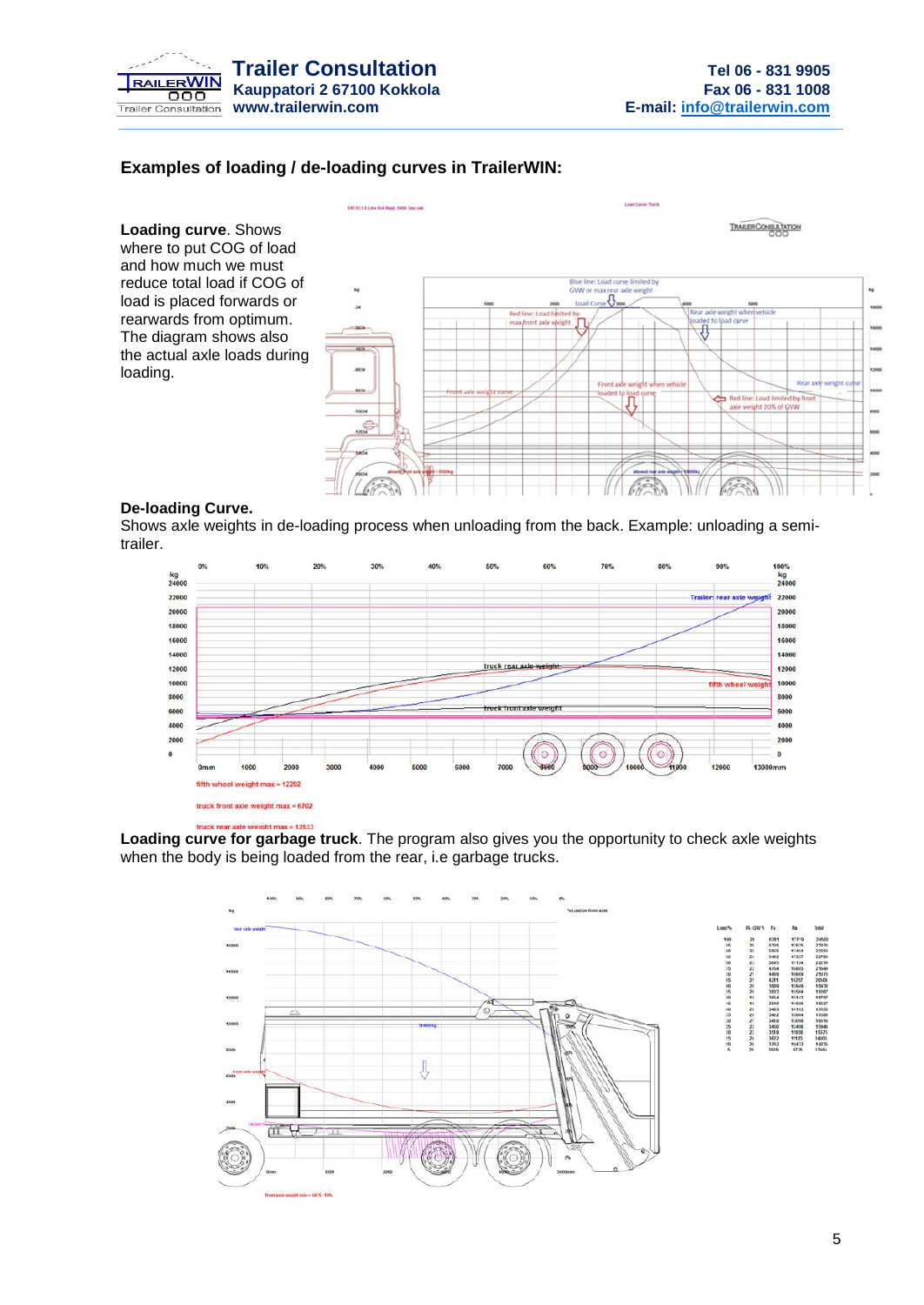

### **CraneWIN A software for crane stability calculation**





The **CraneWIN** software is designed to be used together with TrailerWIN.

Building up the truck with crane and making the weight calculations is to be done in TrailerWIN. After this we can continue to CraneWIN for checking the stability of the vehicle.

CraneWIN shows a circle diagram with stability factors n in all directions.

The stability is shown as a red curve in the diagram. The picture also shows a striped area where the stability is smaller than the required stability factor n.

You can also see all the support points and tilting lines as well as the stability factors (n) and the maximum allowed load in all critical directions.

This calculation method follows the SFS 4677 standard. The requirements on the size of the stability factor varies in different situations and between different



countries. According to the SFS requirement, the stability factor (n) should be at least 1,4.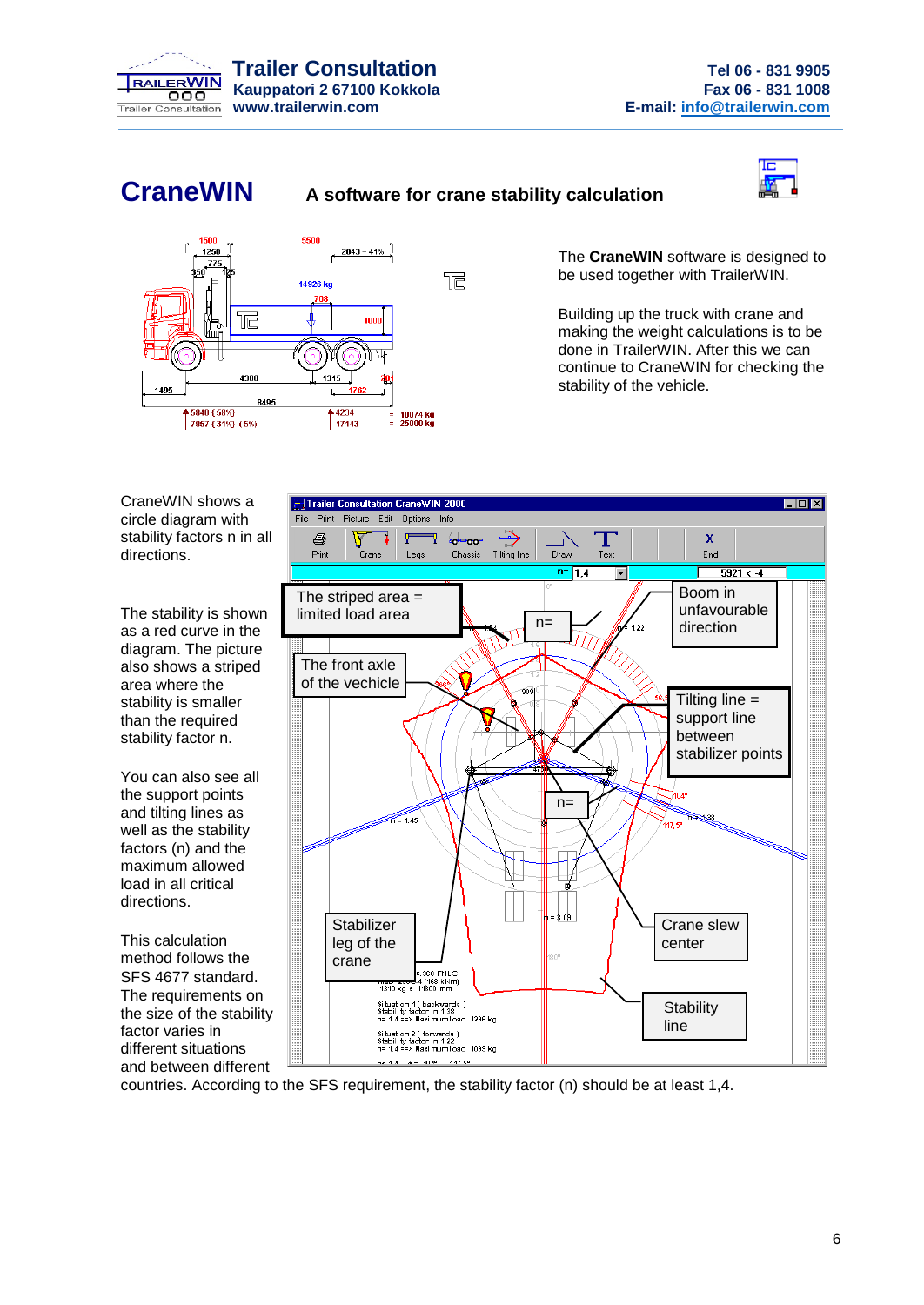



FrameWIN is a software created for subframe calculation and it helps you to choose a suitable subframeprofile when assembling crane and tailgate lifters.

Data on lifting capacity and forces on frame beams will be transferred automatically from TrailerWIN to FrameWIN.

In the picture shown above you can see a cross section of the calculated chassis frame with the subframe mounted on top of it. On the left side of the picture, beams are mounted flexibly. On the right side of the picture, beams are mounted with shear resisting plates.

Below the beams you will see the calculation results for the combined beam:

| Second moment of area         | Ιx.    | (m <sup>4</sup> )    |
|-------------------------------|--------|----------------------|
| Section modulus               | Wx     | (m <sup>3</sup> )    |
| Stress (on the subframe)      | s      | (N/mm <sup>2</sup> ) |
| Stress (on the chassis frame) | s      | (N/mm <sup>2</sup> ) |
| <b>Safety Factor Static</b>   | n stat |                      |
| Safety Factor Dynamic         | n dyn  |                      |

The program gives you the option to use the EN12999/13001 standard.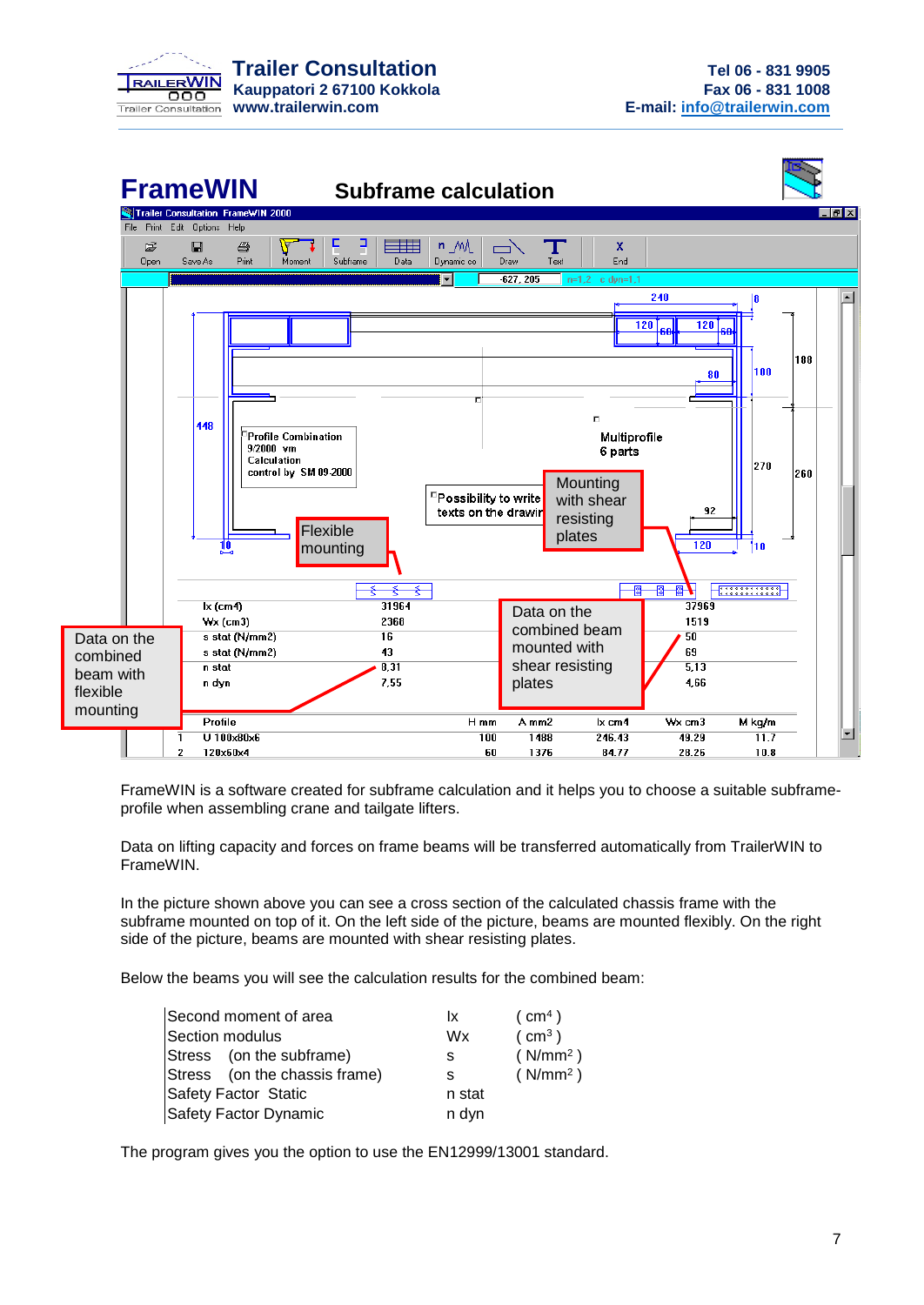

### **CornerWIN A software for turning simulations**







CornerWIN provides the following simulation possibilities:

- Turning in EU-circle (12,5 m circle)
- Turning in 120° arc, Turning in 180° arc etc.
- Driving in continuous circle,
- 90° rectangular corner. (Swedish rule).
- Turning in 360° arc
- Turning in arc, with chosen angle
- Pull feature which allows you to drive the combination with the mouse.
- Possibility to add own DXF-drawings as street- or yardview

- The picture can be saved as a DXF-file for further use in a CAD program.



CornerWIN is normally used in conjunction with **TrailerWIN**. The dimensions for the truck and trailer are made in TrailerWIN and this combination will be transferred automatically to CornerWIN.

CornerWIN also contains modelcombinations, such as trailers where all tyres are steerable and specialtrailers with up to 15 axles.

It is also possible to use **CornerWIN** as a standalone module without TrailerWIN.

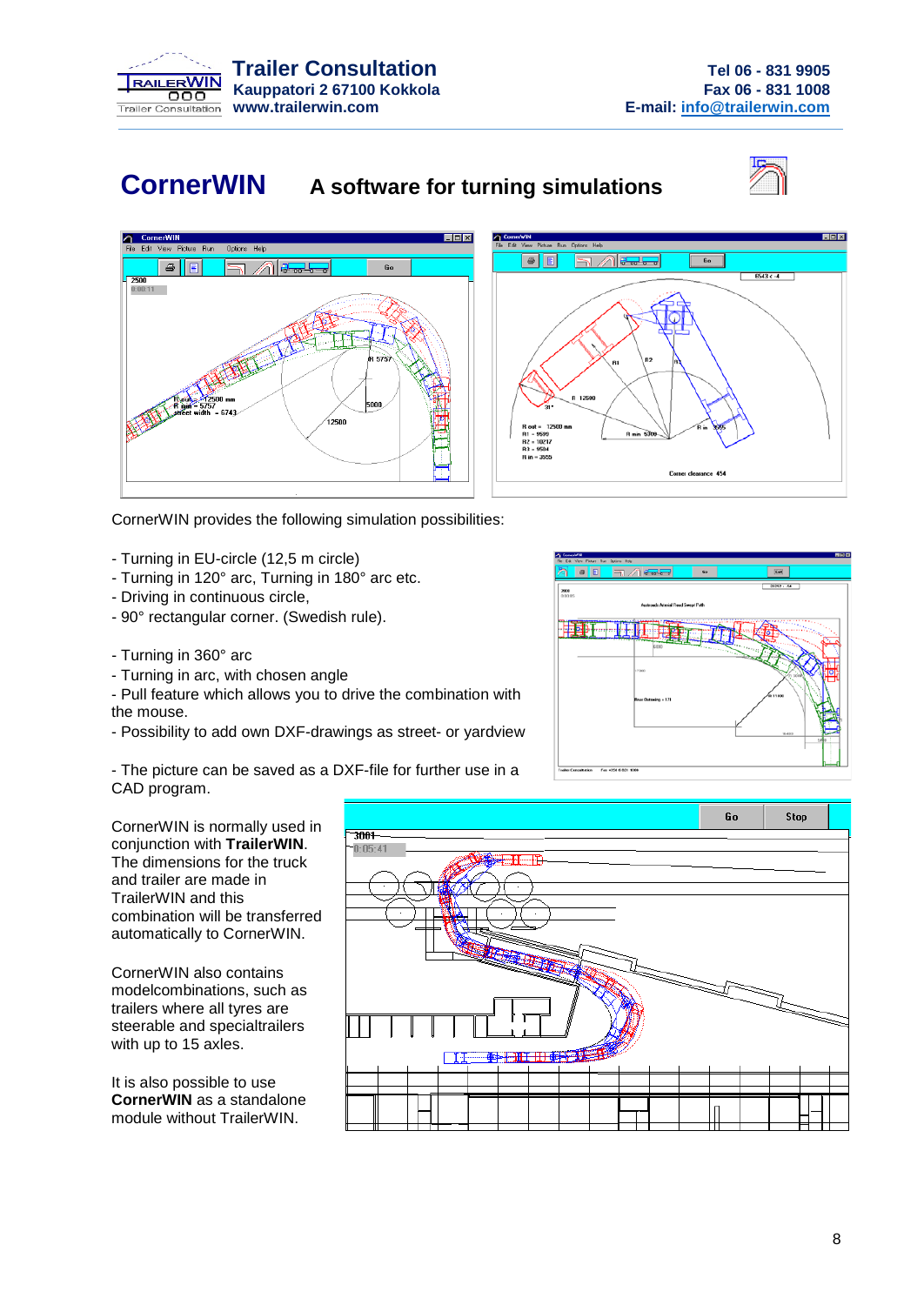

÷  $\frac{111111111}{1}$ 

### **BusWIN Turning Calculations for Bus**

Same functions as in CornerWIN, but specifically designed for buses.



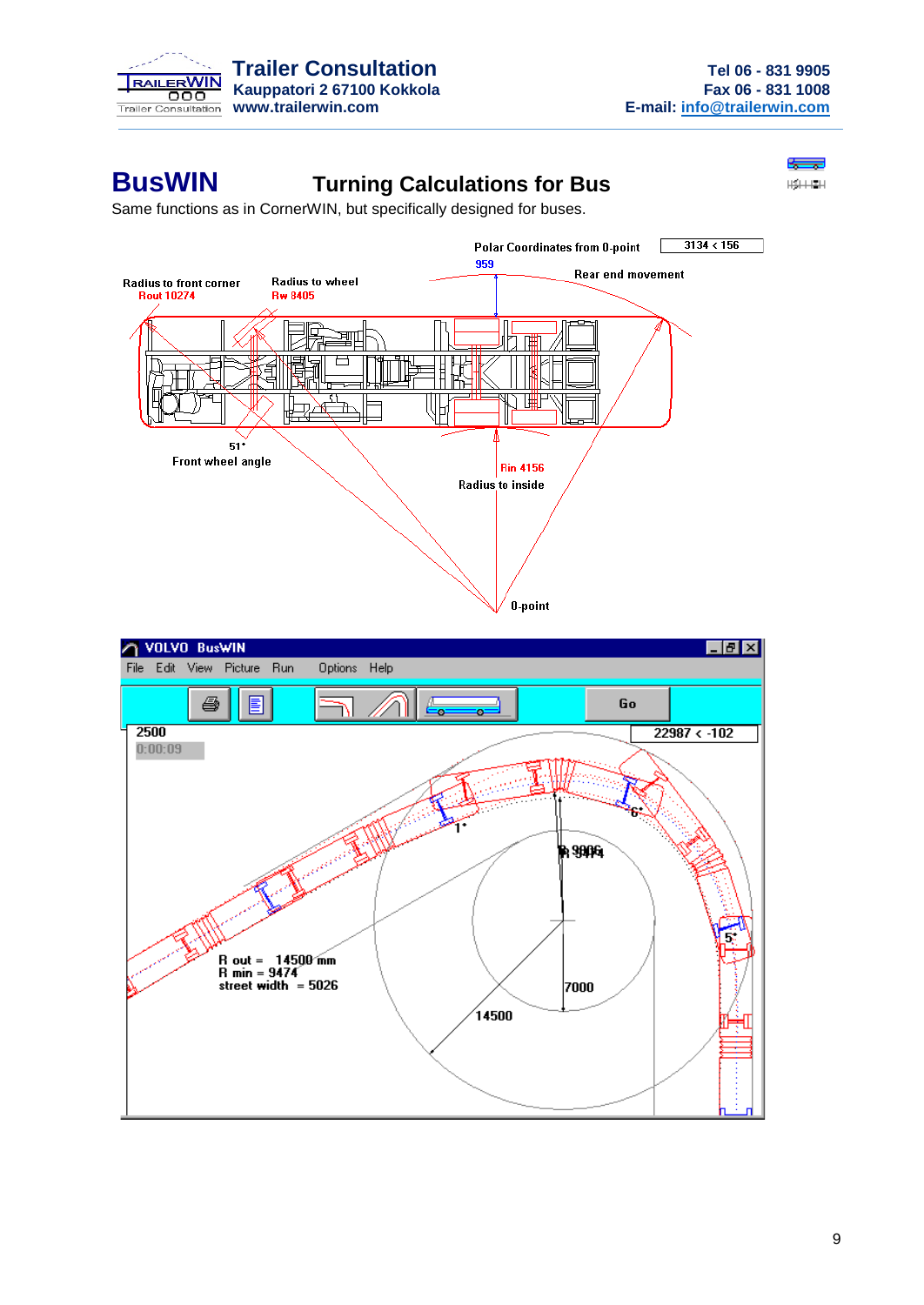

### **BrakeWIN A software for Trailer brake calculation**



BrakeWIN 1.0: - [E:\VB\TRW\BRWMODEL\S-PPP.001]  $\overline{F}$   $\overline{B}$   $\overline{X}$ Tiedosto Kirjoitin Jarrukaavio Perävaunu Laskenta Valinnat Opastus 圖 11:36<br>31.7.1998 Alku 冋 6 E 4 Loppu  $\overline{\mathbb{N}}$ <u>ti</u> 1-AS31.<br>2-BR 552  $\overline{2.3}$  $\nabla$ r alb  $\overline{z}$ **K(K)B** <del>∥</del> \$.vr.33.  $\frac{1}{1}$  KNORR KII 13.  $\overrightarrow{a}$  3 KNORR AS 3... **4 KNORR BR 5520** Ь. 2 KNORR KU 13.  $\overline{M}$ क्रिका Ε **BrakeWIN Semitrailer MMM**  $\overline{\phantom{a}}$  $H = 1800$  $\equiv$ k0=1.889<br>k1=1.113  $h = 1000$ 1360 1360 1500 7800 2600 .<br>6900 kg tvhiänä **2500 kg** kuormattuna 13000 kg 24000 kg

**BrakeWIN** does the theoretical brake calculation for trailer brakes.

The user can choose: axles, tyres, brake cylinders, levers, valves (also EBS valves included), from the menu in listboxes.

BrakeWIN calculates braking ratio, coefficient of friction, brake forces, etc. for different control pressures.

The program allows you to print the brake corridors and other documents needed for trailer brake approval.

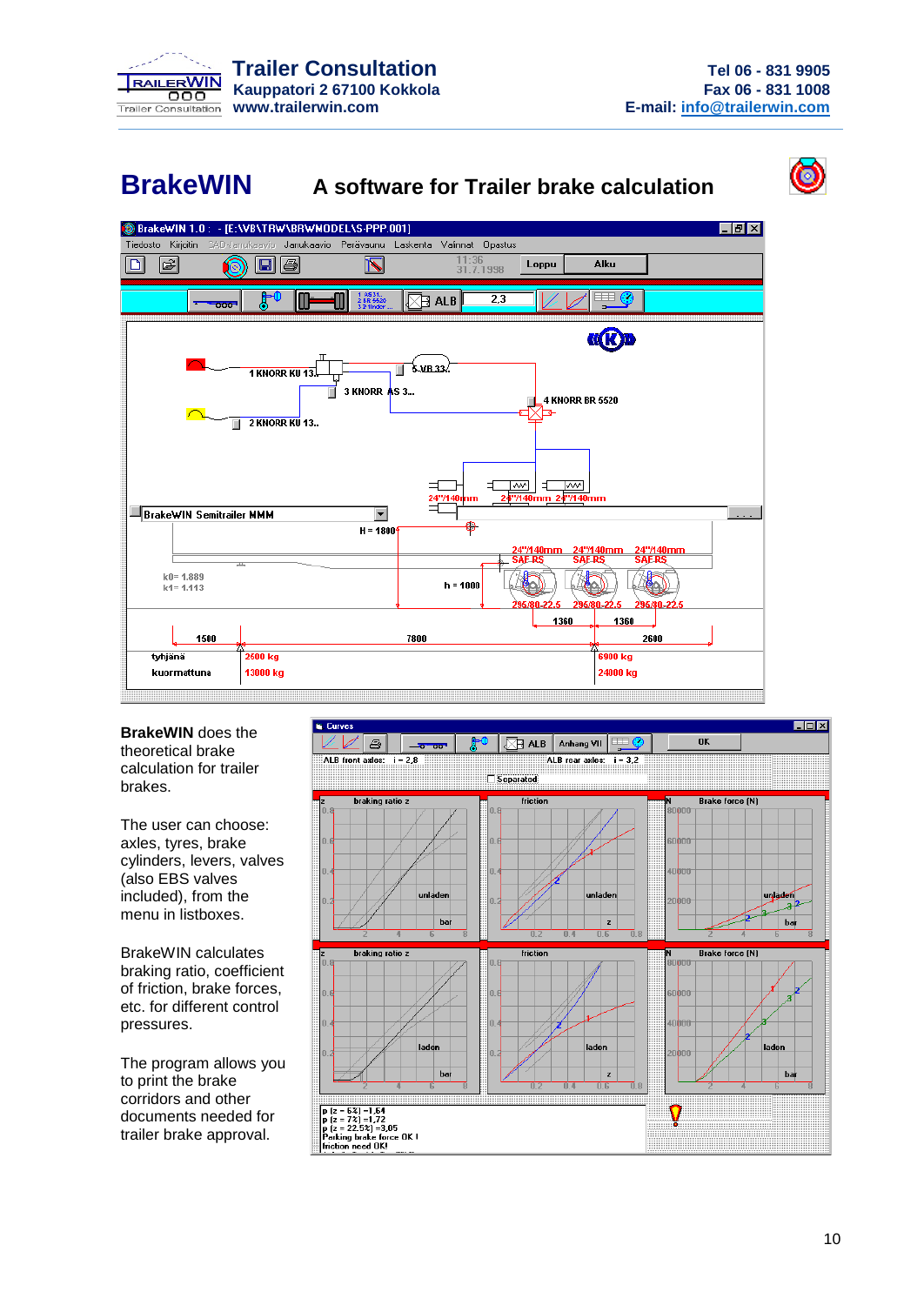

### **DrivelineWIN Driving speeds and pulling forces on all gears**



**DrivelineWIN** is a software for calculating the driving speeds and pulling forces on all gears.

The program contains data on a variety of truck models.

The user can modify this data to match their own needs.

It is also possible to add own engines and gearboxes.





**DrivelineWIN** is mainly used for trucks and buses, but it is also possible to calculate such diagrams for passenger cars.

The program also contains hill climbing performance diagrams.